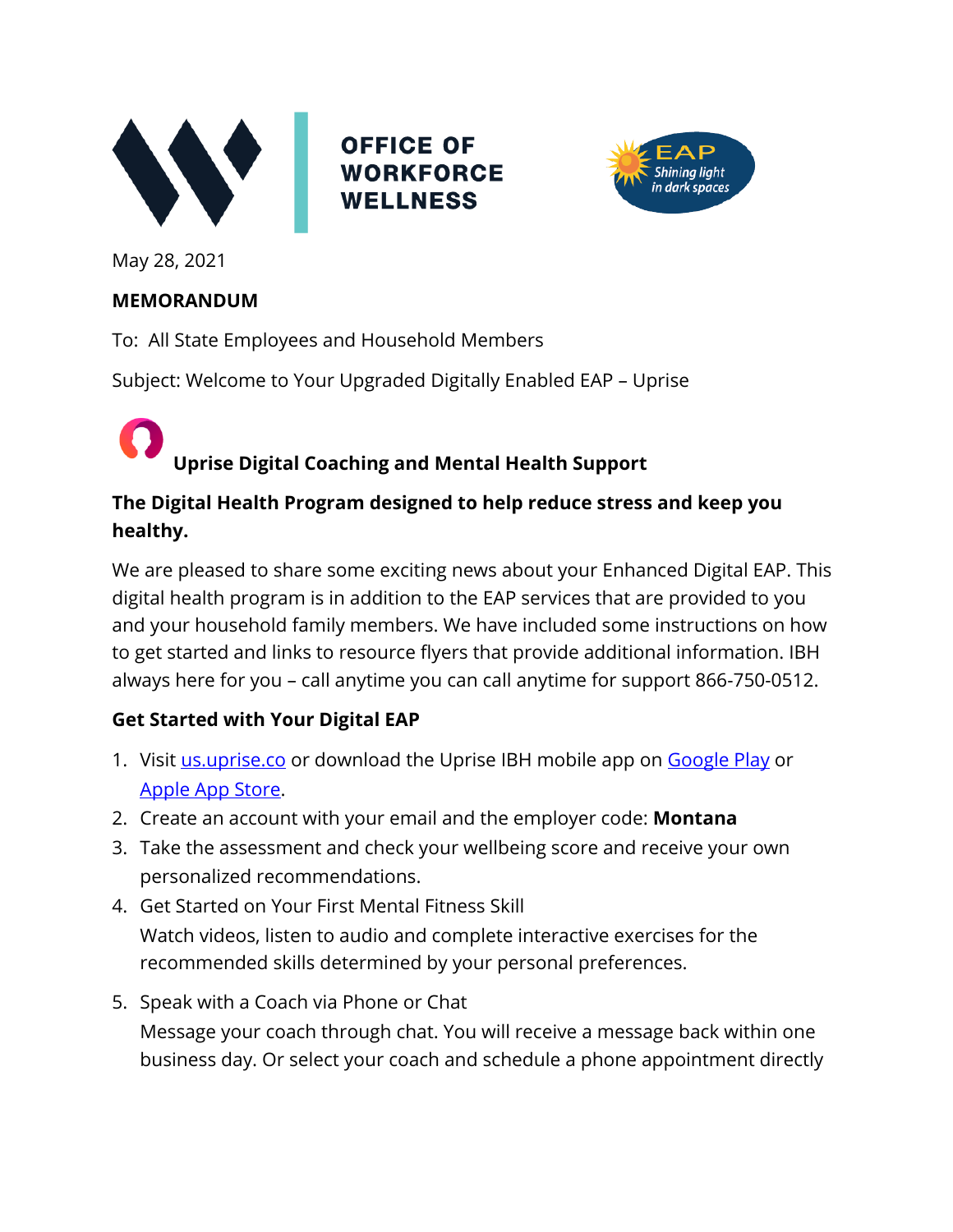through the mobile app or web portal. You can also change your coach based on your preferences.

#### *NOTE: If you are currently using the wayForward app, this service will be available until June 30, 2021. We encourage you to not delay and get registered on the new app and get started on your first assessment.*

More About Your IBH Digital EAP - IBH Digital Health Chat.Coaching Montana.pdf

More About EAP and WorkLife Services - [EAP and Work-Life Services](file:///C:/Users/cm1734/AppData/Local/Microsoft/Windows/INetCache/Content.Outlook/5WBWP3U6/EAP%20and%20Work-Life%20Services%20Overview_CE_RBH_Uprise_SOM_2021.pdf)  [Overview\\_CE\\_RBH\\_Uprise\\_SOM\\_2021.pdf](file:///C:/Users/cm1734/AppData/Local/Microsoft/Windows/INetCache/Content.Outlook/5WBWP3U6/EAP%20and%20Work-Life%20Services%20Overview_CE_RBH_Uprise_SOM_2021.pdf)